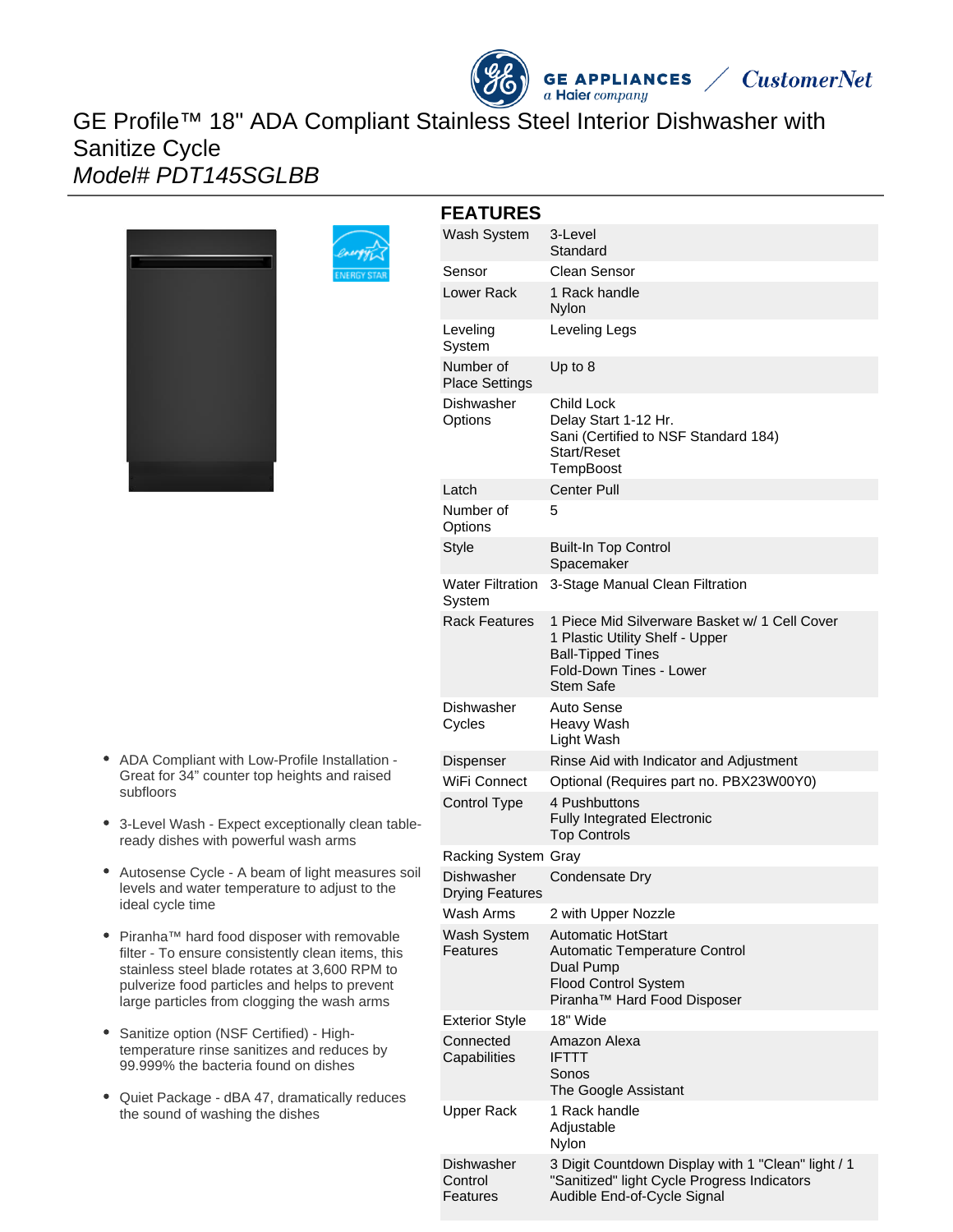|  |                                       | Cycle Countdown<br>Last Cycle Memory<br>Start/Reset Pad |
|--|---------------------------------------|---------------------------------------------------------|
|  | Number of<br>Cycles                   | 3                                                       |
|  | Tub and Door Stainless Steel<br>Liner |                                                         |

Have more questions? Please contact 1-800-626-2000